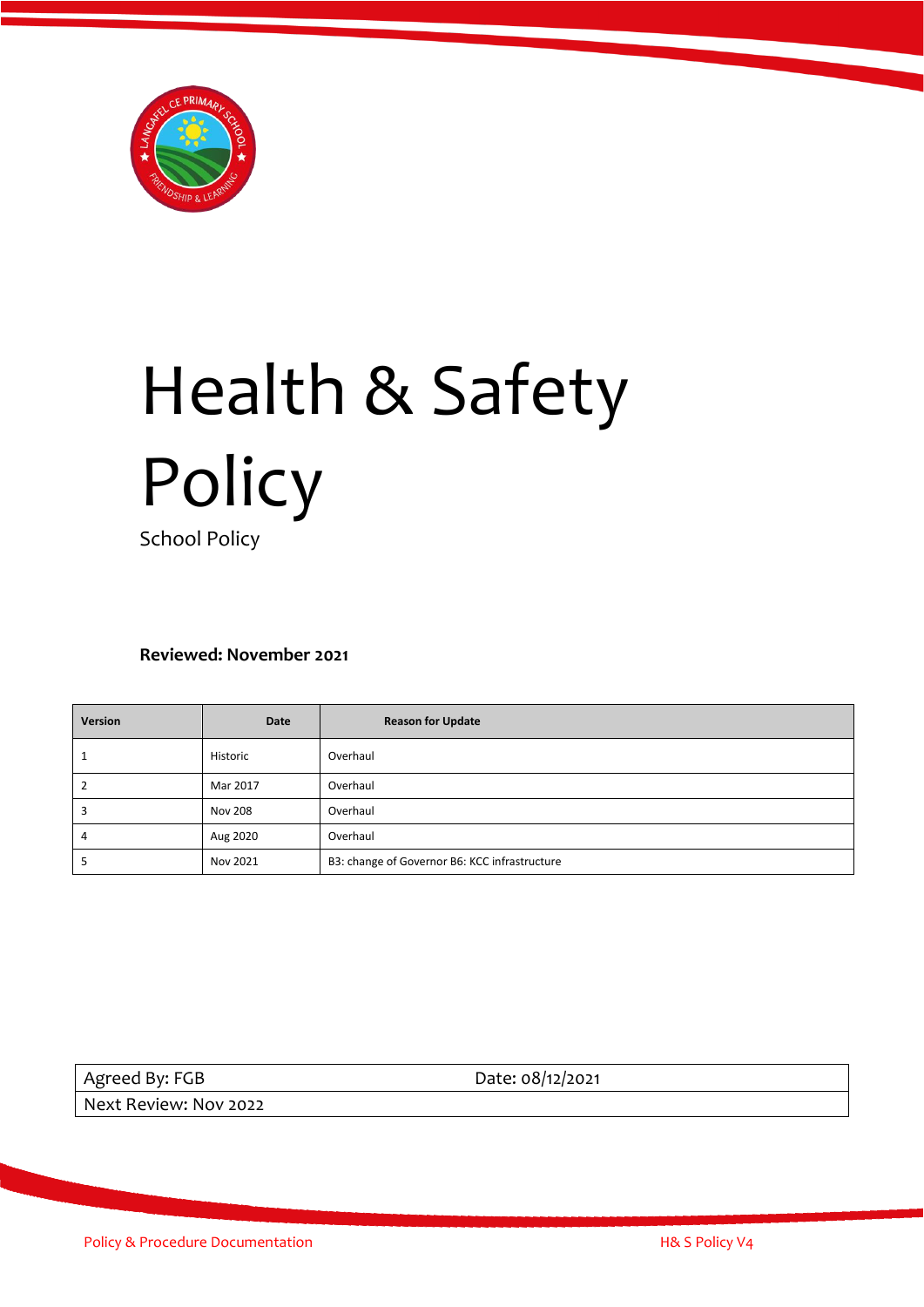j Langafel Church of England Primary School



## **CONTENTS**

#### **Section A: Introduction:**

- A1: The law regarding health and safety policies
- A2: Health and safety policy statement

#### **Section B: Organisation:**

- B1: Employer responsibilities
- B2: Headteacher responsibty
- B3: Governors' responsibilities
- B4: Staff responsibilities
- B5: Site manager responsibilities
- B6: Infrastructure
- B7: Safety Representatives
- B8: Consultation with employees<br>B9: Information. instruction and s
- Information, instruction and supervision
- B10: Competency for health and safety tasks and training
- B11: Monitoring

#### **Section C: Arrangements:**

- C1: School activities
- C2: Visitors
- C3: Fire and emergency procedures
- C4: Firefighting
- C5 Maintenance of fire precautions
- C6: Bomb alerts
- C7: First aid arrangements
- C8: Information communication technology
- C9: Legal requirements for premises
- C10: Safe handling and use of substances
- C11: Inspection of premises, plant and equipment
- C12: Asbestos management
- C13: Legionella management
- C14: Liquid petroleum gas management (LPG)
- C15: Oil fired boilers heating oil storage and management
- C16: Radon management
- C17: List of risk assessments, policies and procedures to complement this policy

#### **Section D: Useful contacts**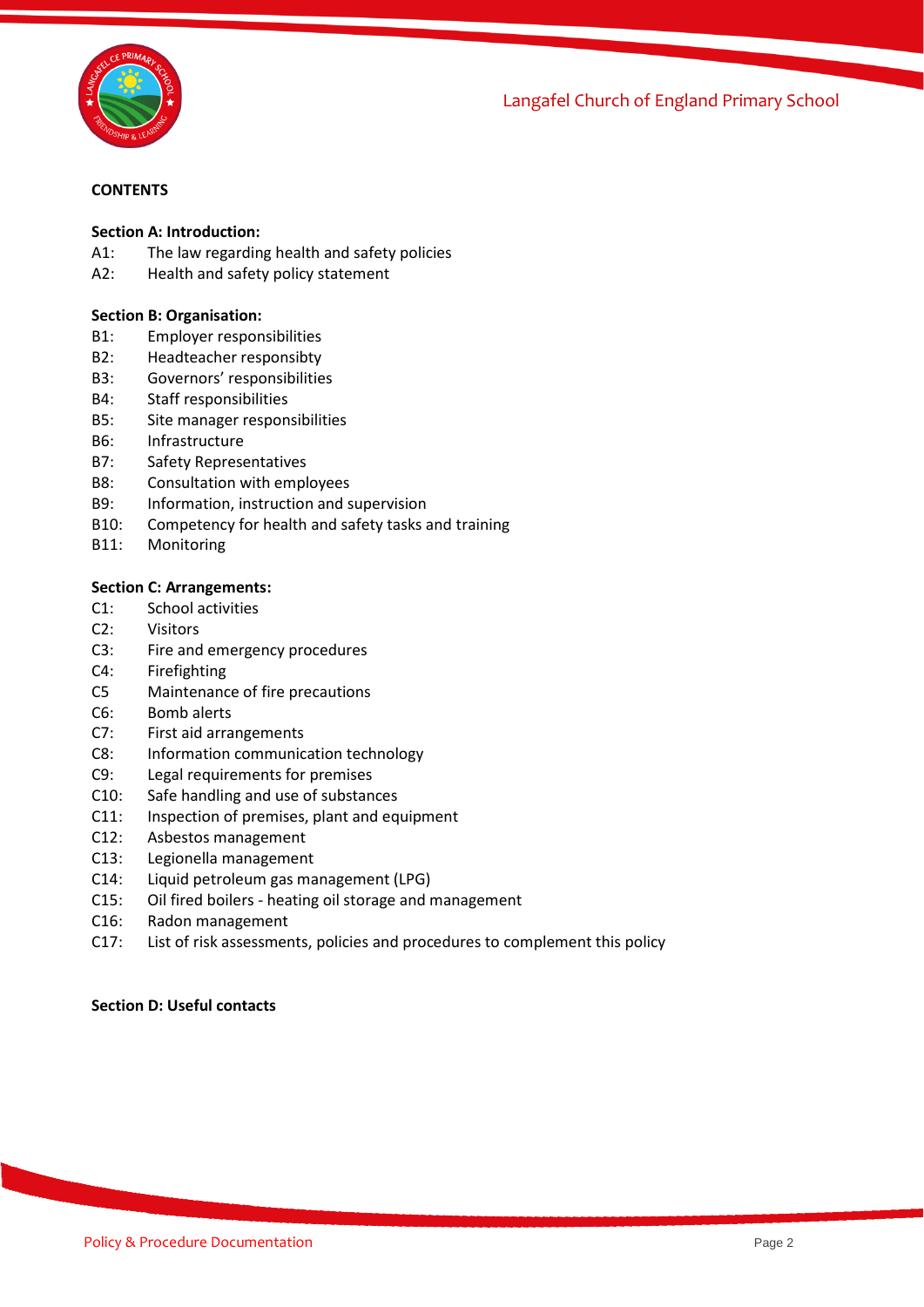



## **SECTION A – INTRODUCTION:**

#### **A1 – The law regarding health and safety policies:**

A written health and safety policy is a statutory requirement where an employer employs five or more people. It must be consulted with the employees & recognised trade unions, and shown to an HSE Inspector or Kent County Council (KCC) auditor if requested.

A robust safety policy demonstrates to staff, pupils and visitors that the organisation values their health, safety and welfare.

The allocation of responsibilities and the recording of particular arrangements to implement the policy encourage a clear approach to the management of health and safety.

#### **A2: Statement of intent:**

# **HEALTH AND SAFETY AT WORK ACT 1974**

## **HEALTH AND SAFETY POLICY STATEMENT OF LANGAFEL CE PRIMARY SCHOOL**

The headteacher and governors are committed to establishing and implementing arrangements that will:

- ensure staff and pupils are safeguarded when on school premises, or engaged in off-site activities (e.g. school trips, sports events etc.)
- ensure the premises for which they are responsible have safe access and egressfor all staff, pupils and visitors
- provide adequate facilities and arrangements for welfare
- provide and maintain safe plant and safe systems of work without risks to health
- ensure safe use, handling, storage and transport of articles
- provide suitable information, training, instruction and supervision to keep all staff, pupils and visitors safe.

Signed: Signed:

Date: Date:

Headteacher Chair of Governors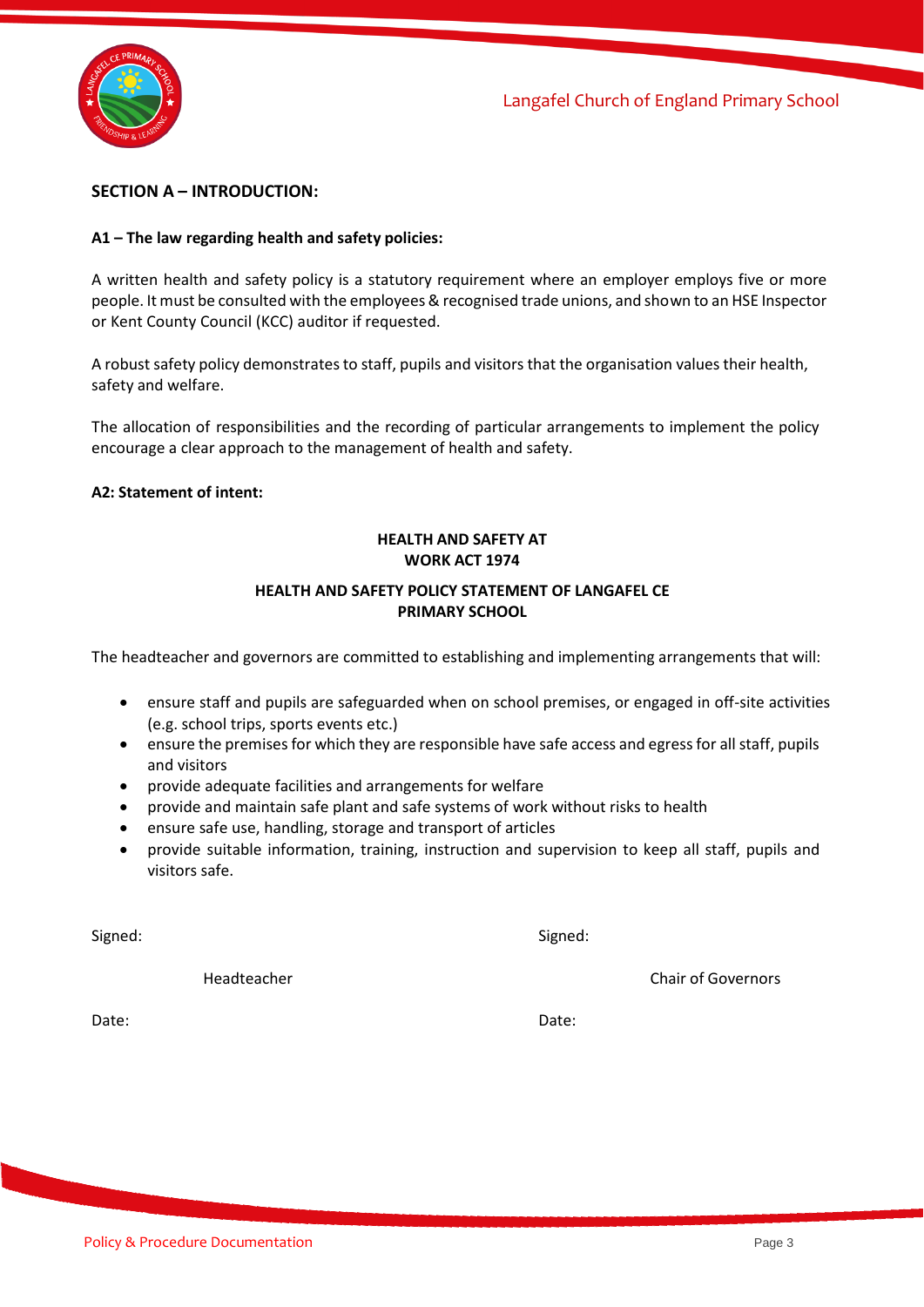

# **SECTION B – ORGANISATION**

## **B1: Employer responsibilities**

KCC as the employer has a statutory duty in respect of health and safety in community and voluntary controlled schools to ensure that premises and people are healthy and safe.

The responsibility is devolved to the headteacher, who has day to day responsibility for staff, pupils and others as 'officer in charge' of the premises.

The head teacher will ensure the overall implementation of this policy.

#### **B2: Headteacher responsibilities**

- to ensure this policy is reviewed annually or earlier if there are any changes in circumstances
- to ensure that employee responsibilities regarding health and safety are included in their job descriptions and that it is adequately received and understood
- to include health and safety issues in the school improvement plan, if necessary
- to carry out regular health and safety inspections (at least three times a year) and take remedial action as appropriate
- to undertake risk assessments, record significant findings, and review annually or sooner if there is a change in circumstance
- to receive and deal promptly with raised issues or complaints about unsafe premises, equipment or work practices
- to liaise with KCC property and infrastructure support and/or the building maintenance consultants and/or with contractors to resolve property maintenance issues
- to ensure that the requirements of any enforcement officer (e.g. HSE Inspector, Environmental Health Officer, Fire Liaison Officer, or Environmental Agency Inspector) are properly addressed
- to ensure that emergency evacuation procedures are in place and tested to ensure validity
- to ensure that adequate first aid provision is available and kept up to date at all times
- to report health and safety issues to the governing body on a regular basis
- to monitor and review all health and safety policies and procedures
- seek advice from other organisations or professionals, such as the Health and Safety Executive, safety advisers etc. as and when necessary.

## *N.B: Tasks can be delegated to other members of staff but ultimately the responsibility remains with the head teacher.*

#### **B3: Governors' responsibilities**

- Responsibility for the health and safety of pupils lies with the governing body of the school, either as the employer of school staff or because it controls school premises (or both)
- the governing body will promote a strategic overview for health and safety
- the governing body will take all reasonable measures to ensure that the premises and equipment on site are safe and do not put the health or safety of staff, pupils or visitors at risk while they are on the premises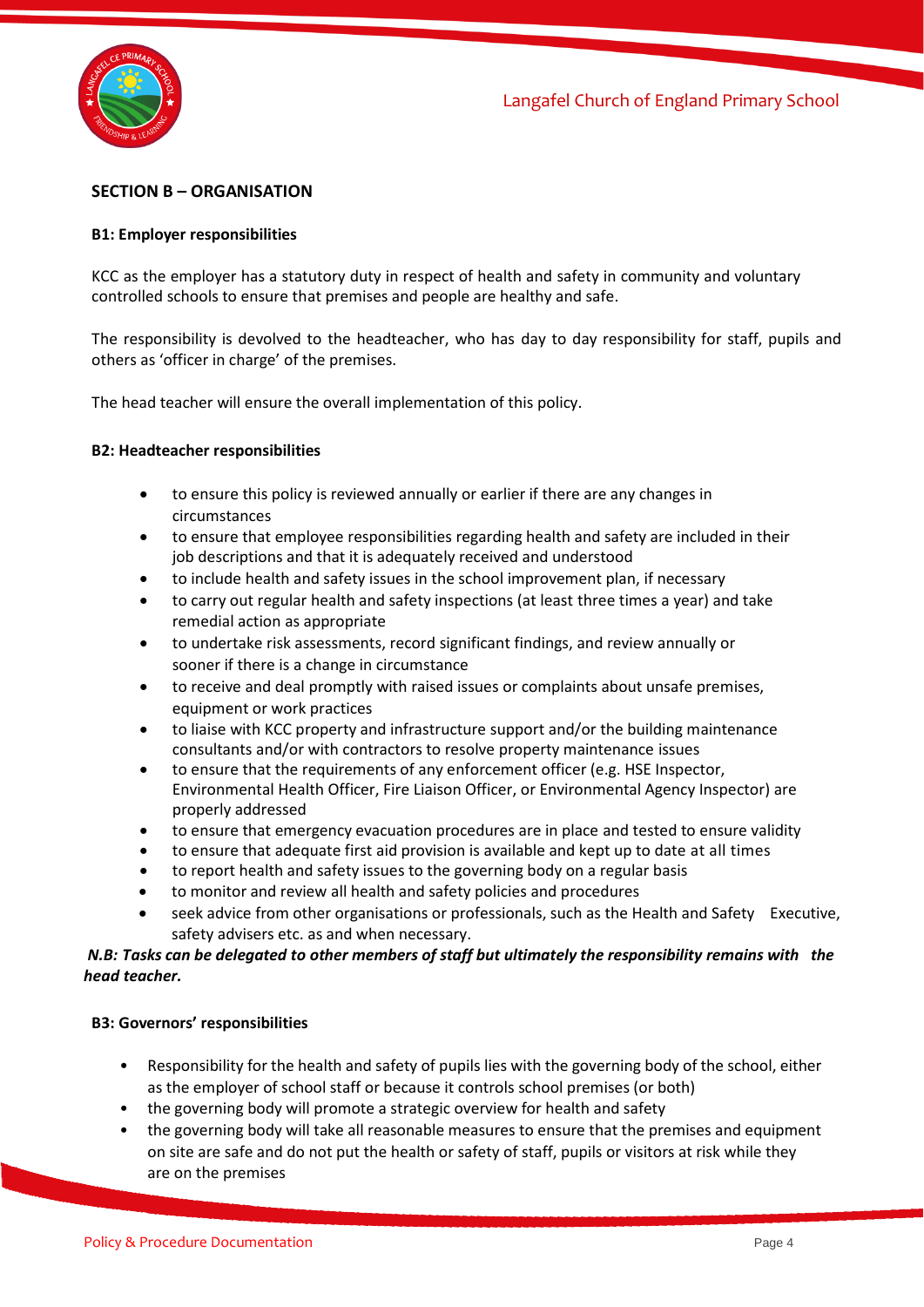

- the governing body of a community, voluntary controlled, community special and maintained nursery school must comply with any directions given by the LA concerning the health and safety of persons in school, or on school activities elsewhere
- the governing body will make adequate provision for maintenance of the school premises and equipment, either within the KCC 'Class care' scheme or within the school's delegated budget
- the governing body will support and monitor health and safety within the school
- review and monitor the effectiveness of this policy
- the governing body can consider appointing a governor to co-ordinate health and safety from a strategic point of view.

# **NAME OF APPOINTED HEALTH AND SAFETY GOVERNOR: PAUL Harrison**

## **B4: Staff responsibilities**

- to read and fully co-operate with this policy
- must take reasonable care of their own health and safety and that of others who may be affected by their actions
- will co-operate with their employer on health and safety matters
- will not interfere with anything provided to safeguard their health and safety or that of others
- report practices, equipment or physical conditions that may be hazardous to their line manager and/or the appropriate member of staff
- have a duty to report all health and safety concerns to the head teacher or their line manager.

# **B5: Site manager responsibilities**

The Site manager holds responsibility for the day to day maintenance and other buildings / grounds issues.

They will:

- ensure that any work that has health and safety implications is prioritised
- report any concerns regarding unresolved hazards in school to the senior management team immediately
- ensure that all work under their control is undertaken in a safe manner
- carry out a daily check of the grounds and building to spot any disrepair or other hazards such as broken glass etc. in the play areas
- ensure that all cleaning staff are aware of safe working practices, especially regarding reporting of hazards, the use of hazardous substances and manual handling
- carry out a weekly test of the fire alarm
- ensure all contractors are 'inducted' and shown the relevant risk assessments, asbestos records and are made aware of any fragile roofs or other hazards in the areas where they will be working
- fully co-operate with health and safety arrangements during larger building projects.

#### **B6: Kent County Council Infrastructure**

They will ensure that property matters for which the local authority as the employer has statutory responsibilities, (e.g., regular maintenance and testing of fixed electrical wiring or fixed gas appliances) are properly dealt with, (if necessary, by taking premises or fixed equipment out of use).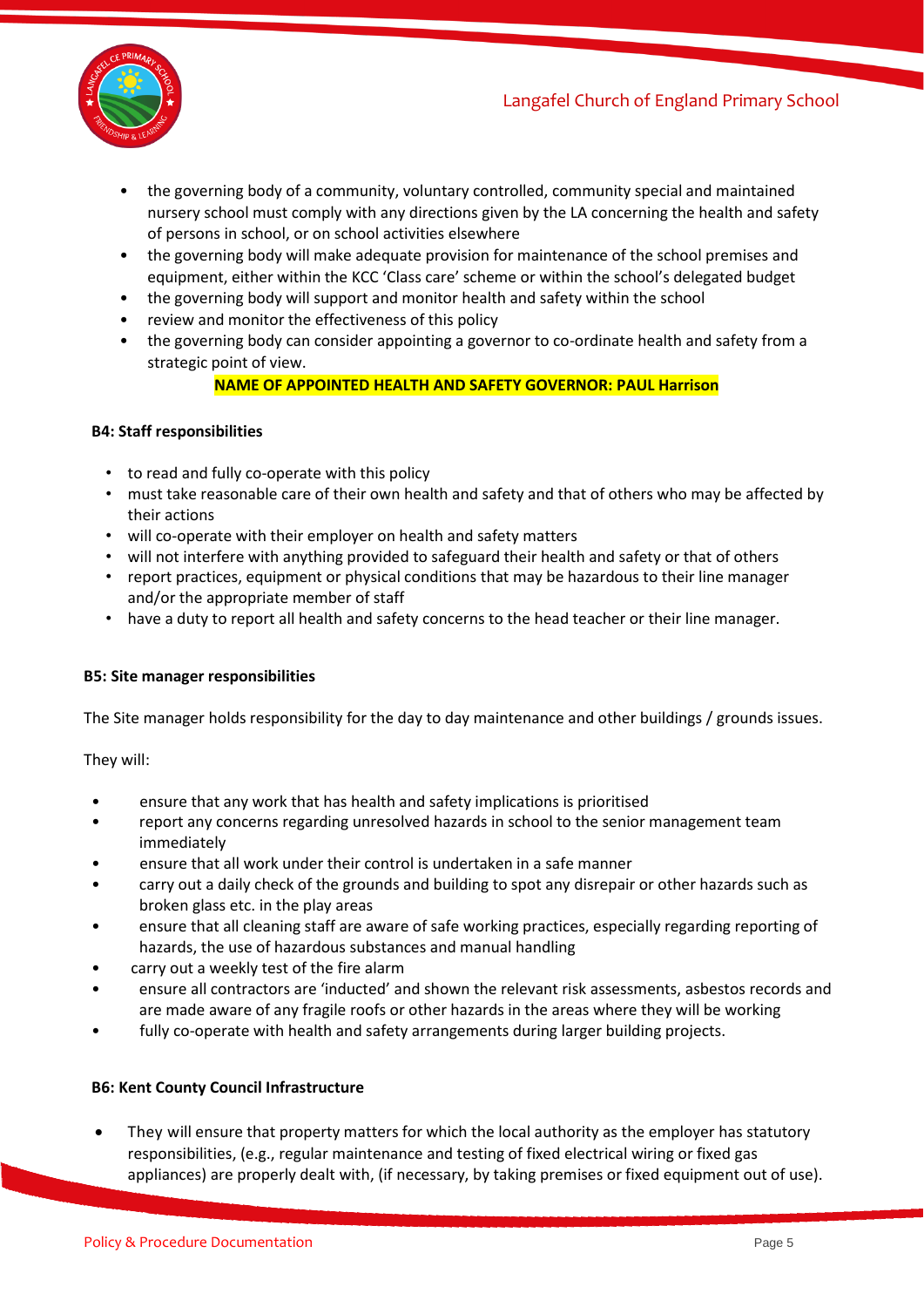



The head teacher is responsible for liaising with Infrastructure, and/or the building consultants and/or with contractors from KCC preferred contractors list, to resolve property maintenance issues.

## **B7: Safety Representatives**

Safety representatives of a recognised Trade Union have the following functions:

- represent employees generally and when you consult them about specific matters that will affect the health, safety and welfare of the employees
- represent employees when Health and Safety Inspectors from HSE or Local Authorities consult them
- investigate accidents, near misses, and other potential hazards and dangerous occurrences in the workplace
- investigate complaints made by an employee they represent about their health, safety or welfare in the workplace
- present the findings of investigations to the Headteacher
- inspect the workplace
- with at least one other appointed representative, request in writing that you set up a health and safety committee and attend Health and Safety Committee and meetings as a representative of your employees.

Contact details:

Alternative Consultation Arrangements:

Name of Employee Representative:

Contact details:

#### **B8: Consultation with employees**

It is a legal requirement to consult with employees on health and safety issues. A Safety Committee is where formal consultation with employees takes place, but individual and group staff meetings are also appropriate forums for communication on health and safety matters and concerns.

#### **HEALTH AND SAFETY IS A STANDING ITEM ON ALL STAFF MEETING AGENDAS.**

#### **B9: Information, Instruction and Supervision**

Under health and safety law it is a legal requirement to display or provide a leaflet version of the Health and Safety Law poster.

- A copy of the Health and Safety Law Poster is located at: Staffroom H S Notice Board
- Supervision of young workers/trainees will be arranged/undertaken/monitored by the head teacher or other delegated key members of staff
- The head teacher will supply adequate information, instruction and supervision for all staff, pupils and visitors to ensure their health and safety.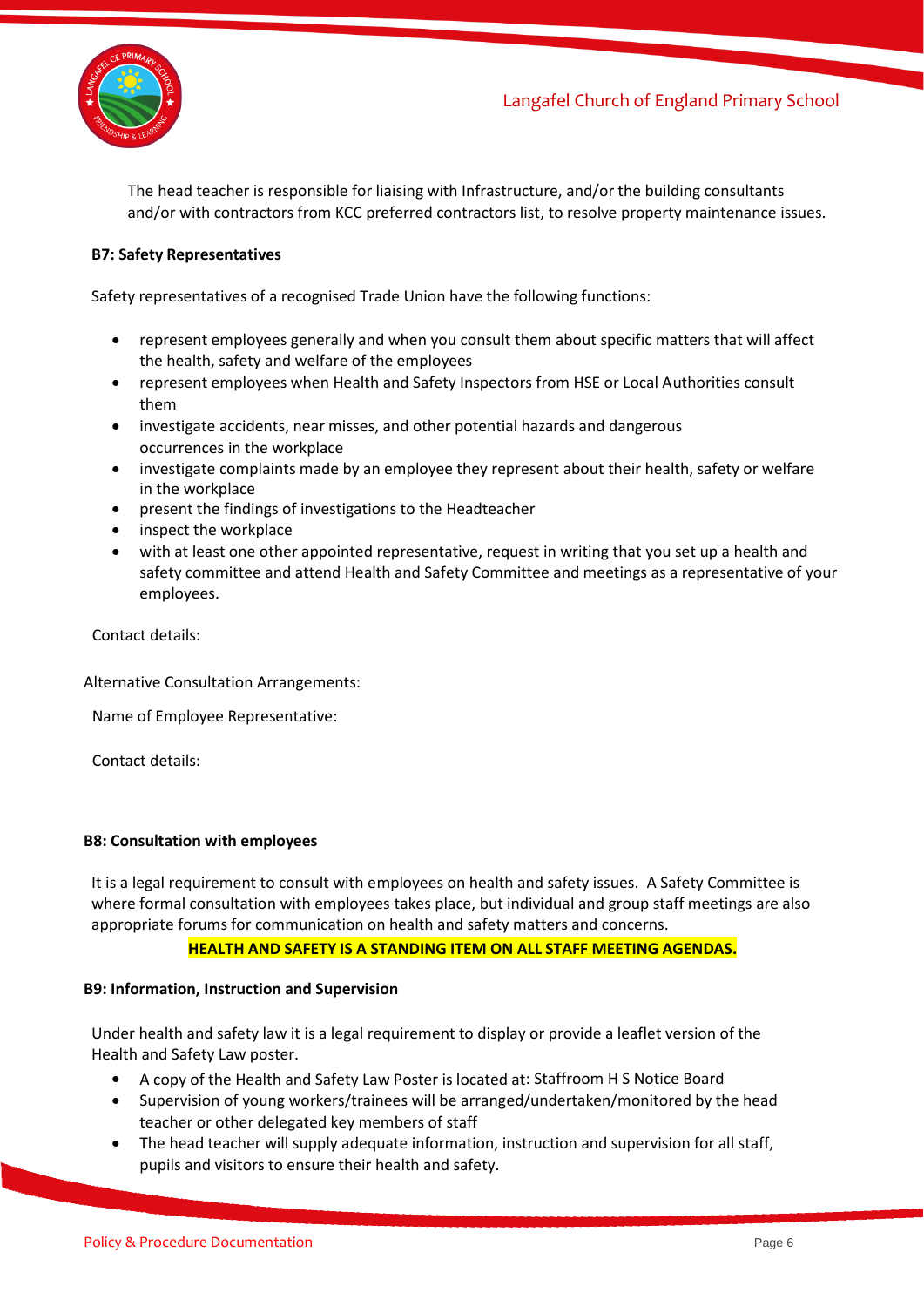

## **B10: Competency for health and safety tasks and training**

- The Headteacher will ensure that all staff undertake induction training
- Training will be identified arranged and monitored by the head teacher and the governing body
- Staff are also responsible for identifying their own personal training needs and feeding this back to the headteacher
- Training records will be easily accessible for audit purposes and will be kept up to date.

#### **B11: Monitoring**

- The head teacher will check working conditions and ensure that safe working practices are being followed. Regular inspections will be undertaken of the school building and grounds three times a year
- Mrs Anna Beard is responsible for investigating accidents although the accountability remains with the head teacher
- Line managers are responsible for investigating work-related sickness and absences, although the accountability remains with the head teacher
- The head teacher is responsible and accountable for acting on investigation findings in order to prevent any reoccurrences.

# **SECTION C – ARRANGEMENTS**

# **C1: School activities**

- The head teacher will ensure that risk assessments are undertaken
- The significant findings of all risk assessments will be reported to the governing body and to all relevant staff, contractors, visitors and all of those who may be affected
- Any actions that are required to remove or control risks will be approved by the head teacher or their delegated responsible person
- The head teacher or delegated responsible person will check that the implemented actions remain effective, and that all risk assessments are reviewed on an annual basis or when the work activity changes, whichever is the soonest.

# **C2: Visitors**

- All visitors shall be directed by clear signage to the reception and must report to reception, where appropriate arrangements for the signing in and out and identity badges will be provided.
- All visitors shall be made aware of the school's fire arrangements in the event of a fire
- All visitors shall be made aware of the school's emergency procedures, including evacuation points.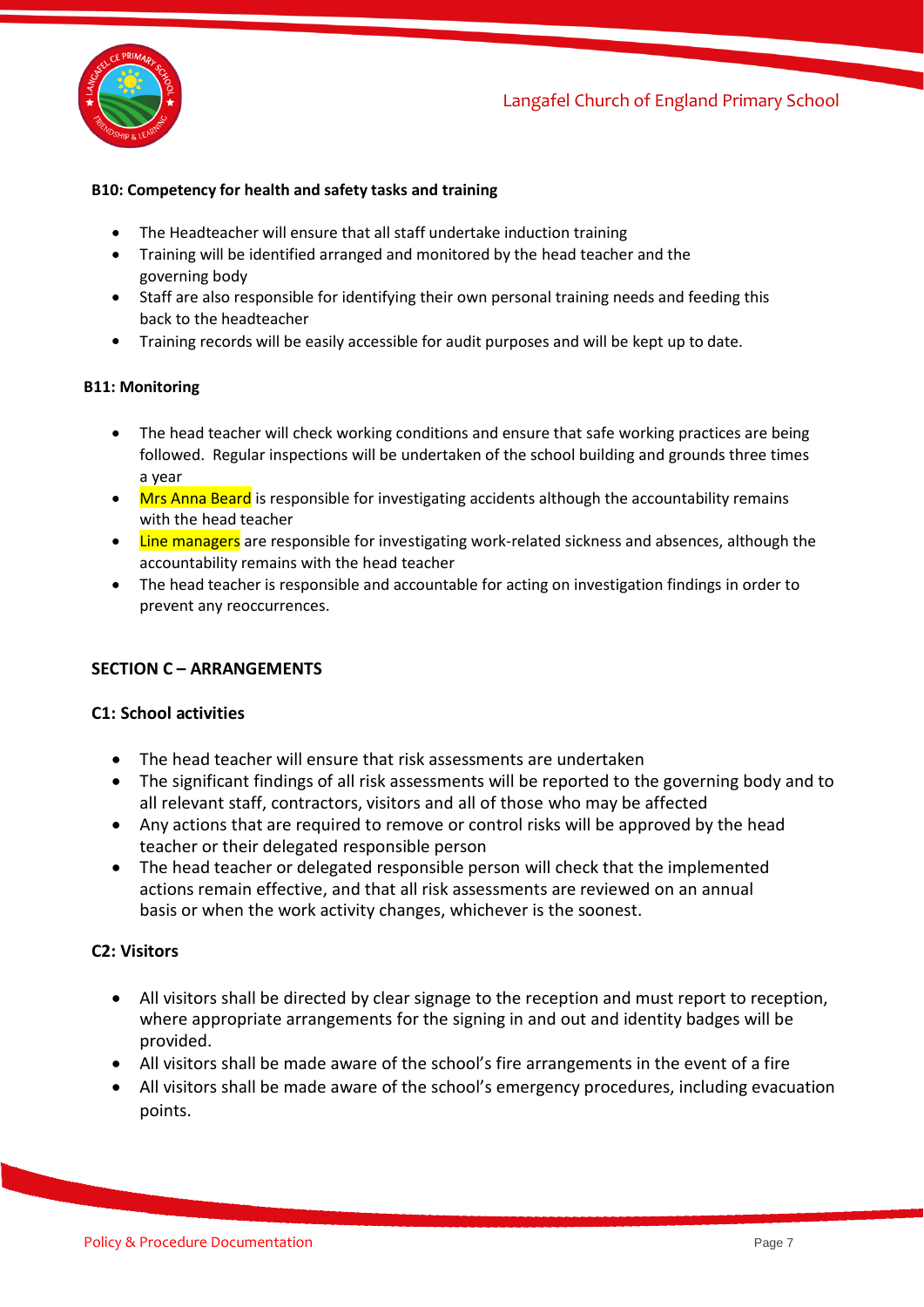

# **C3: Fire and emergency procedures**

- The headteacher is responsible for ensuring the fire risk assessment are undertaken, controls are implemented and that it is reviewed annually and kept up to date
- Emergency exits, assembly points and assembly point instructions are clearly identified by safety signs and notices
- Instructions to employees are posted at strategic points around the building
- Emergency evacuation will be practiced at least three times a year and records will be retained
- Regular testing of fire alarms will occur on and will be carried out by:
- A record of these tests will be kept by:

# **C4: Fire fighting**

Staff should only use fire extinguishers if trained in how to operate them safely. If trained, they should only use the extinguisher if they feel confident to do so and not put themselves or others at undue risk. There should always be a clear escape available. Ensure the alarm is raised before attempting to tackle a fire. All chemicals will be stored in accordance to the Control of Substances Hazardous to Health (COSHH) assessment. List of hazardous substances will be provided to a fire officer in the event of a fire.

# **C5: Maintenance of fire equipment**

The headteacher will ensure regular maintenance of:

- fire extinguishers
- fire alarms
- fire doors
- fire safety signs and identification of escape routes
- emergency lighting and other emergency equipment.

# **C6: Bomb/suspect package alerts**

Bomb alerts/ suspect packages will be dealt with in accordance with the school's emergency planning arrangements.

- the headteacher is responsible for ensuring the bomb alert procedures are undertaken and implemented
- guidance on bombs/suspicious devices or packages will be circulated to staff annually.

#### **C7: First Arrangements**

- The head teacher will ensure that there are an appropriate number of designated and trained first aiders in school
- The head teacher will ensure that there are an appropriate number of first aid boxes, with basic instructions and locations clearly marked. A first aid risk assessment will be carried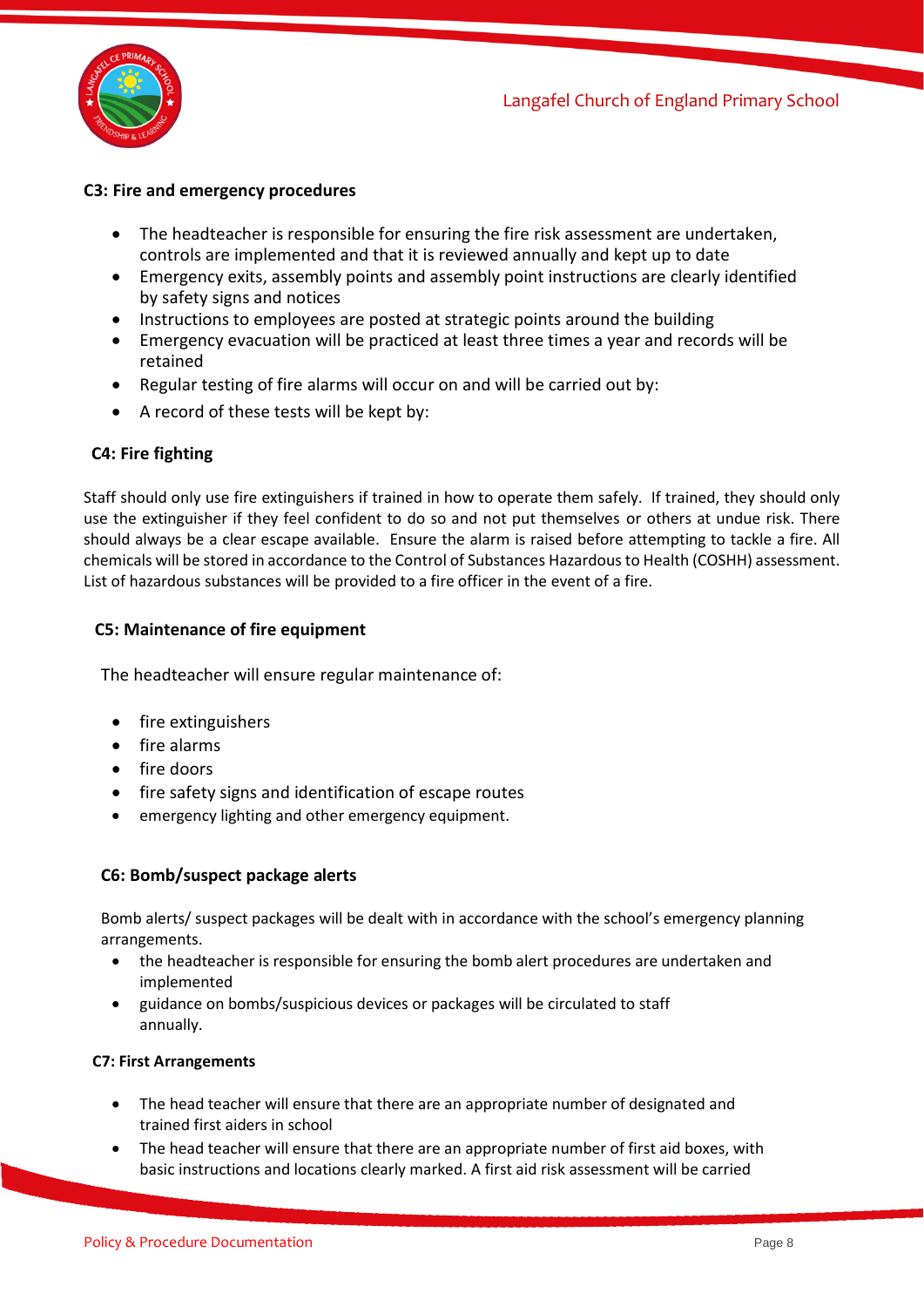

out by the head teacher to determine the above factors

- The school will follow the procedure for completion of incident / accident records hs157, hs160, f2508
- All reportable incidents under the reporting of injuries, diseases and dangerous occurrences regulations 2013 (riddor) will be reported to the hse by the school. Advice should be sought if any doubt whether an incident is reportable
- Parents will be invited to complete the consent form for medical treatment in accordance with school policy and dfe guidance.

# **C8: Information Communication Technology**

- The headteacher will ensure that suitable arrangements are in place for the safe use of Information communication technology
- Information communication technology will be installed safely, with due consideration given to ventilation for server rooms and computer suites and to hazards such as asbestos and working at height
- Where laptops are used, safe systems of work including charging and use of trolleys will be devised and implemented
- Assessments for users of display screen equipment (dse) will be carried out in accordance with the health and safety (dse) regulations 1992 (as amended in 2002)
- The kcc guidance on interactive whiteboards will be followed.

# **C9: Legal requirements for premises**

- The school will comply with the requirements of the Workplace (Health, Safety and Welfare) Regulations 1992 with regard to facilities for staff such as lighting, heating, ventilation, space, condition of floors and general welfare facilities
- The school will comply with the arrangements of the Education (School Premises) Regulations 1999 with regard to school facilities such as washrooms for pupils and staff, medical accommodation and indoor temperatures.

# **C10: Safe handling and use of substances**

- The head teacher is responsible for identifying all substances which need an assessment under the Control of Substances Hazardous to Health (COSHH) Regulations 2002
- The head teacher or delegated responsible person will be responsible for undertaking COSHH assessments
- The head teacher will be responsible for ensuring that all relevant employees are informed about the presence of the COSHH assessments
- The head teacher will be responsible for checking and ensuring they are satisfied that all new substances can be used safely before they are purchasing them.
- COSHH assessments will be reviewed on an annual basis or when the work activity changes, whichever is the soonest.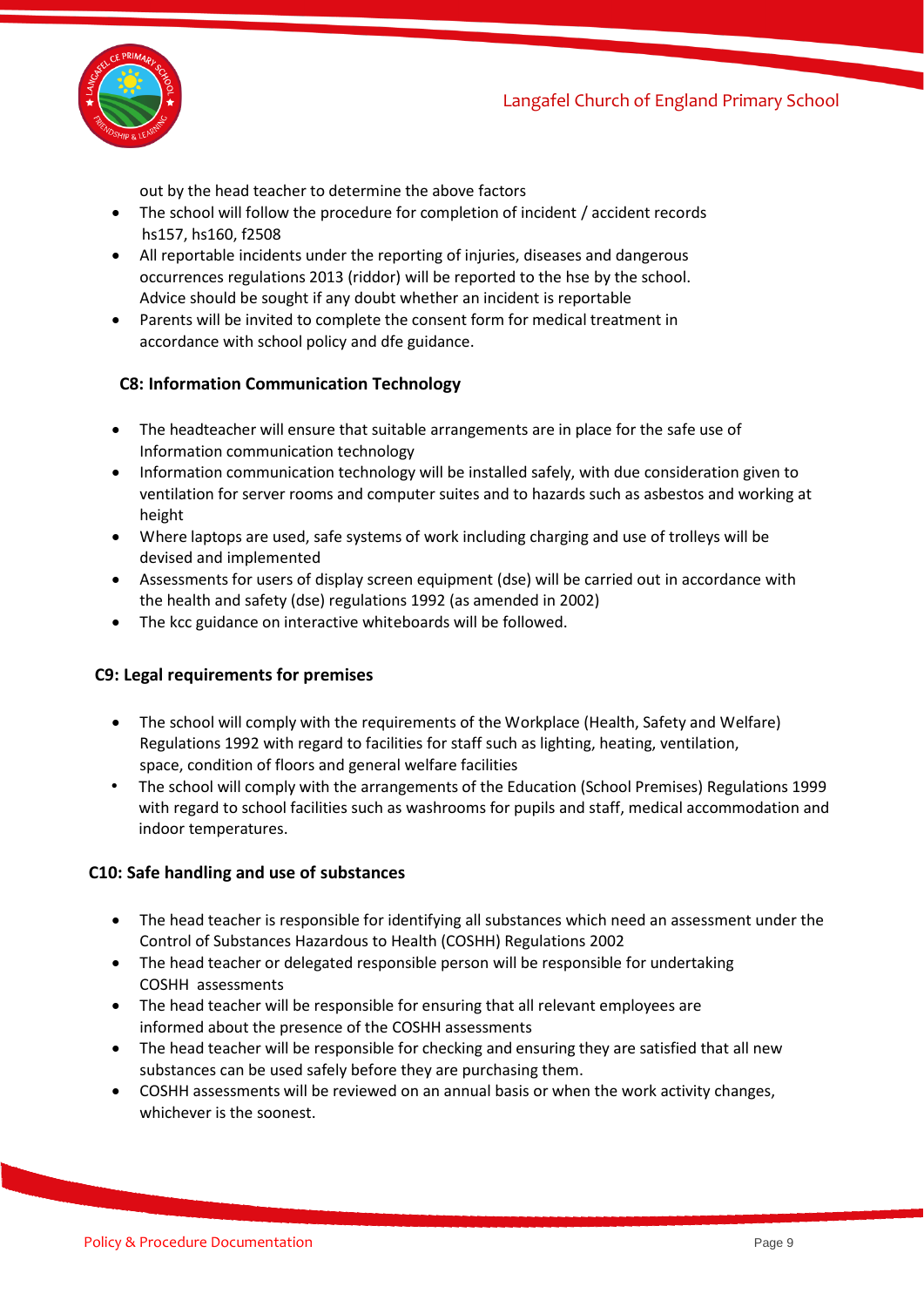

# **C11: Inspection of premises, plant and equipment**

- The headteacher will arrange for formal inspections of the premises, plant and equipment to take place three times a year and draw up an effective maintenance and improvement programme
- All identified maintenance will be implemented
- Routine checks may be undertaken by a combination of class teachers, governors, caretaking staff and the head teacher/deputy head using the example checklists
- Access to storerooms; boiler rooms; tank and plant rooms should also be checked, including checking for inappropriate storage of ladders and other equipment, in particular in and around intake cupboards
- Where damaged asbestos is encountered, or damage is suspected procedures as laid down in the kcc
- Asbestos policy will be followed.

## **C12: Asbestos management**

Property and Infrastructure Support will arrange for an asbestos management survey to be carried out every three years in line with KCC policy. The headteacher will ensure that the KCC asbestos management policy is followed. An asbestos docubox will be kept on reception and staff will ask all contractors to check the survey and sign to say that they are aware of where the asbestos is within the building. The headteacher or the designated responsible person will monitor areas where asbestos material is present, record significant findings and arrange for remedial works to be carried out if necessary. All works undertaken will be updated in the asbestos survey on completion.

#### **C13: Legionella management**

Property and Infrastructure Support will arrange for a water hygiene risk assessment to be carried out every two years in line with statutory requirements. Such assessments will identify if there are areas where conditions exist which could support legionella bacteria growth and pose a risk to building occupants, the survey will also list any works required; and include details of future monitoring requirements that the school is responsible for. Therefore, all identified remedial works will be incorporated into the school's maintenance programme.

Monitoring of the watersystem is also a statutory requirement and the school will ensure this is undertaken. This will include taking temperature readings, recording these in the logbook and de-scaling spray outlets as necessary.

## **C14: Oil Fired Boilers**

#### **Heating Oil Storage and Management**

The headteacher will ensure that there is an adequate risk assessment and spillage action plan in place to cover all eventualities in the event that the tank or bund fails or there is a release of heating oil during the delivery process, which causes heating oil to pollute the surrounding area or surface water drains and to share this information with all relevant staff. Measures should also be put into place to inform the relevant local authority and the Environment Agency.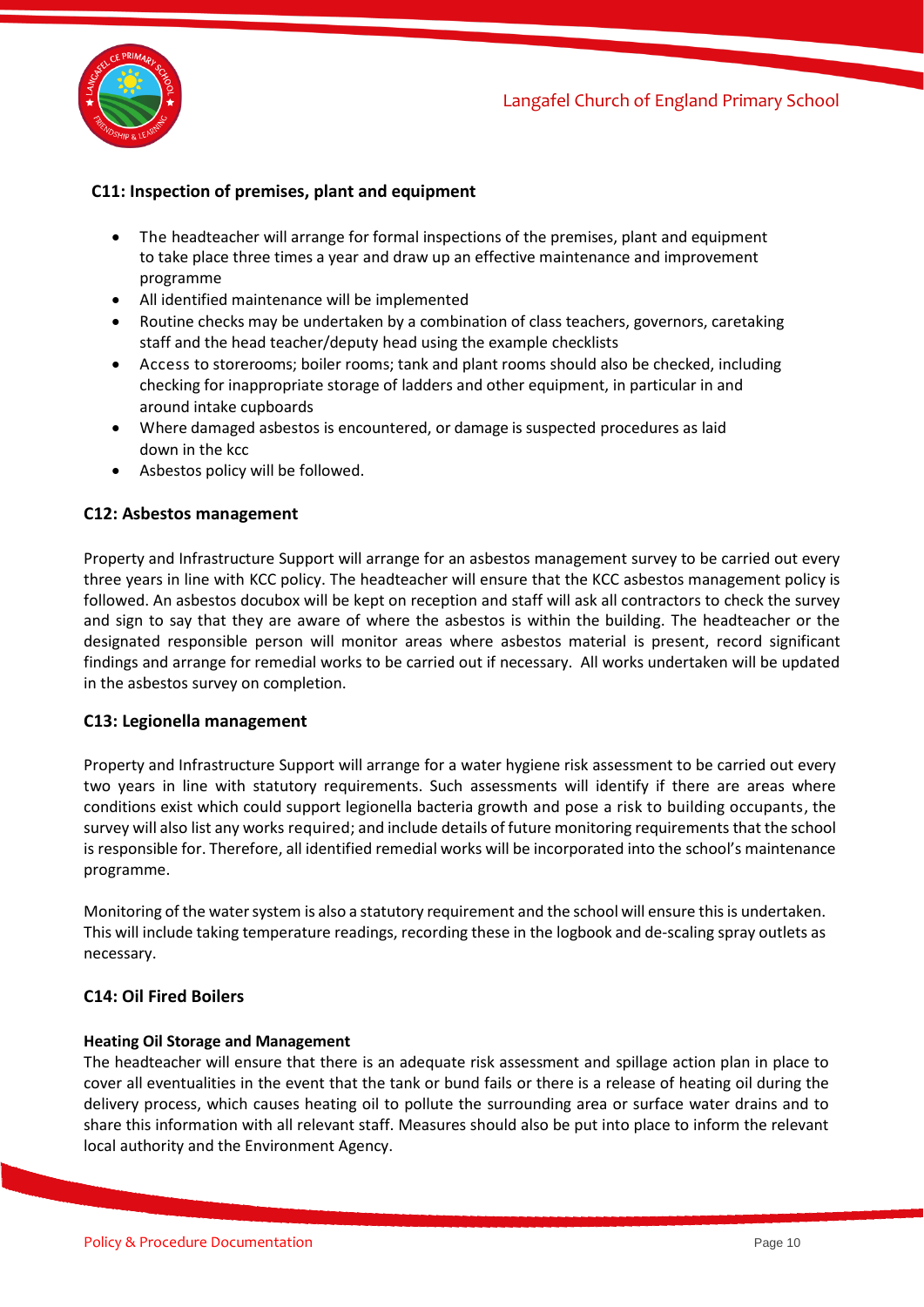j Langafel Church of England Primary School



## **C15: List of risk assessments, policies and procedures to complement this policy add or delete list as applicable to your school**

- asbestos management
- bomb alerts
- control of chemicals hazardous to health (COSHH)
- display screen equipment (DSE)
- electricity at work including portable appliance testing
- SEMBCP
- fire including responsibilities of the fire wardens
- first aid requirements
- legionella
- lone working
- manual handling
- off-site visits
- pedestrian and vehicle movement
- playground supervision
- school events
- school facilities (swimming pools)
- slips, trips and falls
- stress management
- violence and aggression
- working at height.

# **D1: Useful contacts**

Kent County Council Health and Safety Unit Email: [healthandsafety@kent.gov.uk](mailto:healthandsafety@kent.gov.uk) Health and Safety Advice Line: Tel: 03000 418456 Location: Room 1.04 Sessions House, Maidstone, ME14 1XQ

Outdoor Education Unit Tel: 03000 410901 Email: Outdoor.Education@theeducationpeople.org Location: The Swattenden Outdoor Centre, Swattenden Lane,Cranbrook, TN17 3PS

Insurance and Risk Management Lee Manser - Insurance Manager. Tel: 03000416428, Email: lee.manser@kent.gov.uk Location: Room 2.53 Sessions House. Maidstone. ME14 1XQ Staff Care Services Occupational Health, Mediation Services, and Support Line. Tel: 03000 411411 Email: occupational.health@kent.gov.uk